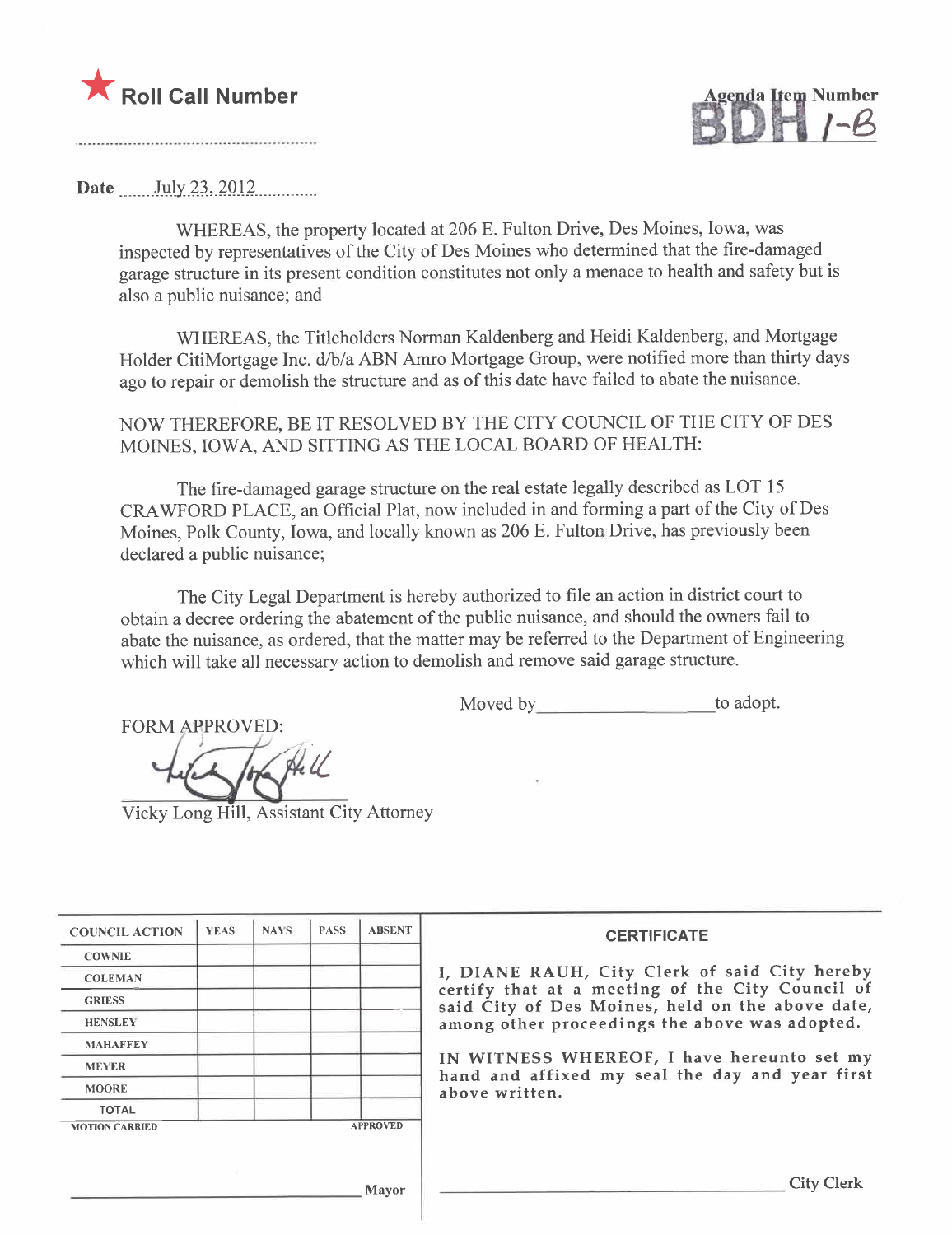### Page 1 of 4

#### POIK COUDTY Assessor Jour

[Home] [General Query] [Legal Query] [HomeOwner Query] [Book/Page Query] [Commercial Query] [Res Sales Query ] [ Comm Sales Query ] [ Help ]

| District/Parcel                                                                          | <b>GeoParcel</b> |  | Map Nbhd                 | <b>Jurisdiction</b>           | <b>Status</b> |  |
|------------------------------------------------------------------------------------------|------------------|--|--------------------------|-------------------------------|---------------|--|
| 010/01086-000-000 7824-15-105-012                                                        |                  |  |                          | 0597 DM26/Z DES MOINES ACTIVE |               |  |
| <b>School District</b><br><b>Tax Increment Finance District Bond/Fire/Sewer/Cemetery</b> |                  |  |                          |                               |               |  |
| 1/Des Moines                                                                             |                  |  |                          |                               |               |  |
| Street Address                                                                           |                  |  |                          | <b>City State Zipcode</b>     |               |  |
| $\Delta$ a din tin tan di                                                                |                  |  | DES MOINES IA 50215 1500 |                               |               |  |

# 200 L FULIUN DR





Approximate date of photo 01/22/2009

## **Mailing Address**

**NORMAN KALDENBERG** 206 E FULTON DR **DES MOINES, IA 50315-1590** 

#### **Legal Description**

**LOT 15 CRAWFORD PLACE** 

| Ownership           | <b>Name</b>               | Recorded   | <b>Book/Page</b> | RevStamps |
|---------------------|---------------------------|------------|------------------|-----------|
| $ $ Title Holder #1 | <b>KALDENBERG, NORMAN</b> | 2001-06-26 | 8878/104         | 87.20     |
| Title Holder #2     | KALDENBERG, HEIDI         |            |                  |           |

| Assessment                                                                           | <b>Class</b> | <b>Kind</b> | Land   | Bldg   | AgBd | Total  |
|--------------------------------------------------------------------------------------|--------------|-------------|--------|--------|------|--------|
| Current                                                                              | Residential  | Full        | 12,000 | 39,100 |      | 51,100 |
| Market Adjusted Cost Report Estimate Taxes Polk County Treasurer Tax Information Pay |              |             |        |        |      |        |
|                                                                                      |              | Taxes       |        |        |      |        |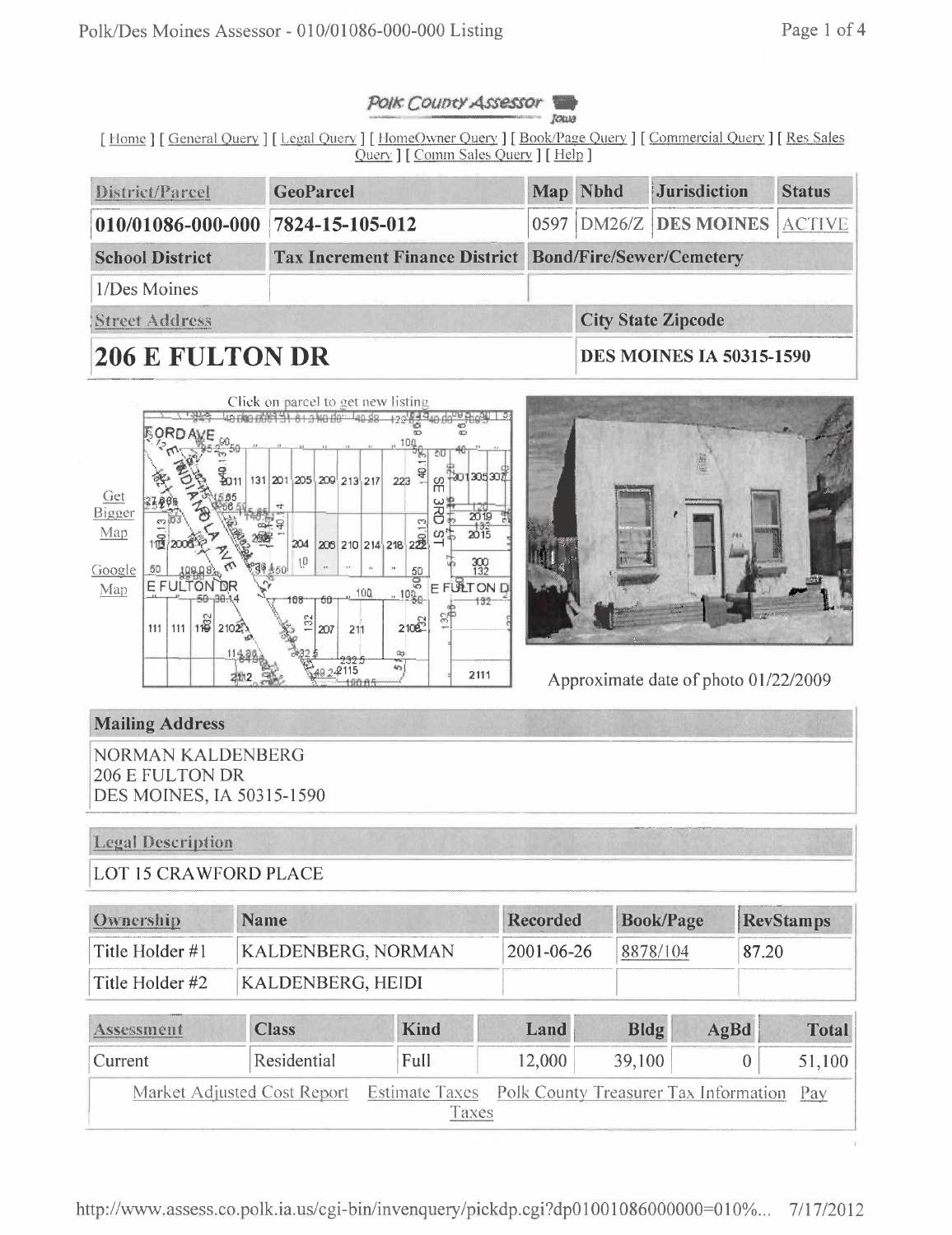Page 2 of 4

|--|--|--|--|

| Zoning             | <b>Description</b>                                                                                                        | <b>SF</b> | <b>Assessor Zoning</b> |  |  |  |  |  |
|--------------------|---------------------------------------------------------------------------------------------------------------------------|-----------|------------------------|--|--|--|--|--|
| R <sub>1</sub> -60 | One Family, Low Density Residential District                                                                              |           | Residential            |  |  |  |  |  |
| *Condition         | Docket no 14361                                                                                                           |           |                        |  |  |  |  |  |
|                    | Source: City of Des Moines Community Development Published: 2012-03-20 Contact: Planning and<br>Urban Design 515 283-4200 |           |                        |  |  |  |  |  |

| Land                  |  |                    |  |                         |          |  |  |  |  |
|-----------------------|--|--------------------|--|-------------------------|----------|--|--|--|--|
| <b>SQUARE</b><br>FEET |  | 7,000 FRONTAGE     |  | <b>50.0 DEPTH</b>       | 140.0    |  |  |  |  |
| <b>ACRES</b>          |  | 0.161 <b>SHAPE</b> |  | RC/Rectangle TOPOGRAPHY | N/Normal |  |  |  |  |

| Residence #1                  |                                       |                            |                       |                              |                 |  |  |  |  |
|-------------------------------|---------------------------------------|----------------------------|-----------------------|------------------------------|-----------------|--|--|--|--|
| <b>OCCUPANCY</b>              | SF/Single RESID<br>Family <b>TYPE</b> |                            | S1/1 Story BLDG STYLE |                              | CV/Conventional |  |  |  |  |
| <b>YEAR BUILT</b>             |                                       | 1915 # FAMILIES            |                       | <b>GRADE</b>                 |                 |  |  |  |  |
| <b>GRADE</b><br><b>ADJUST</b> |                                       | +05 CONDITION              | BN/Below<br>Normal    | <b>TSFLA</b>                 | 680             |  |  |  |  |
| <b>MAINLV</b><br><b>AREA</b>  | 680                                   | <b>BSMT</b><br><b>AREA</b> | 680                   | <b>FOUNDATION</b>            | M/Masonry       |  |  |  |  |
| <b>EXT WALL</b><br><b>TYP</b> |                                       | <b>ST/Stucco ROOF TYPE</b> | F/Flat                | <b>ROOF</b><br><b>MATERL</b> | C/Composition   |  |  |  |  |
| <b>HEATING</b>                | A/Gas Forced<br>Air                   | <b>AIR COND</b>            | 0                     | <b>BATHROOMS</b>             |                 |  |  |  |  |
| <b>BEDROOMS</b>               | $\overline{2}$                        | <b>ROOMS</b>               | 4                     |                              |                 |  |  |  |  |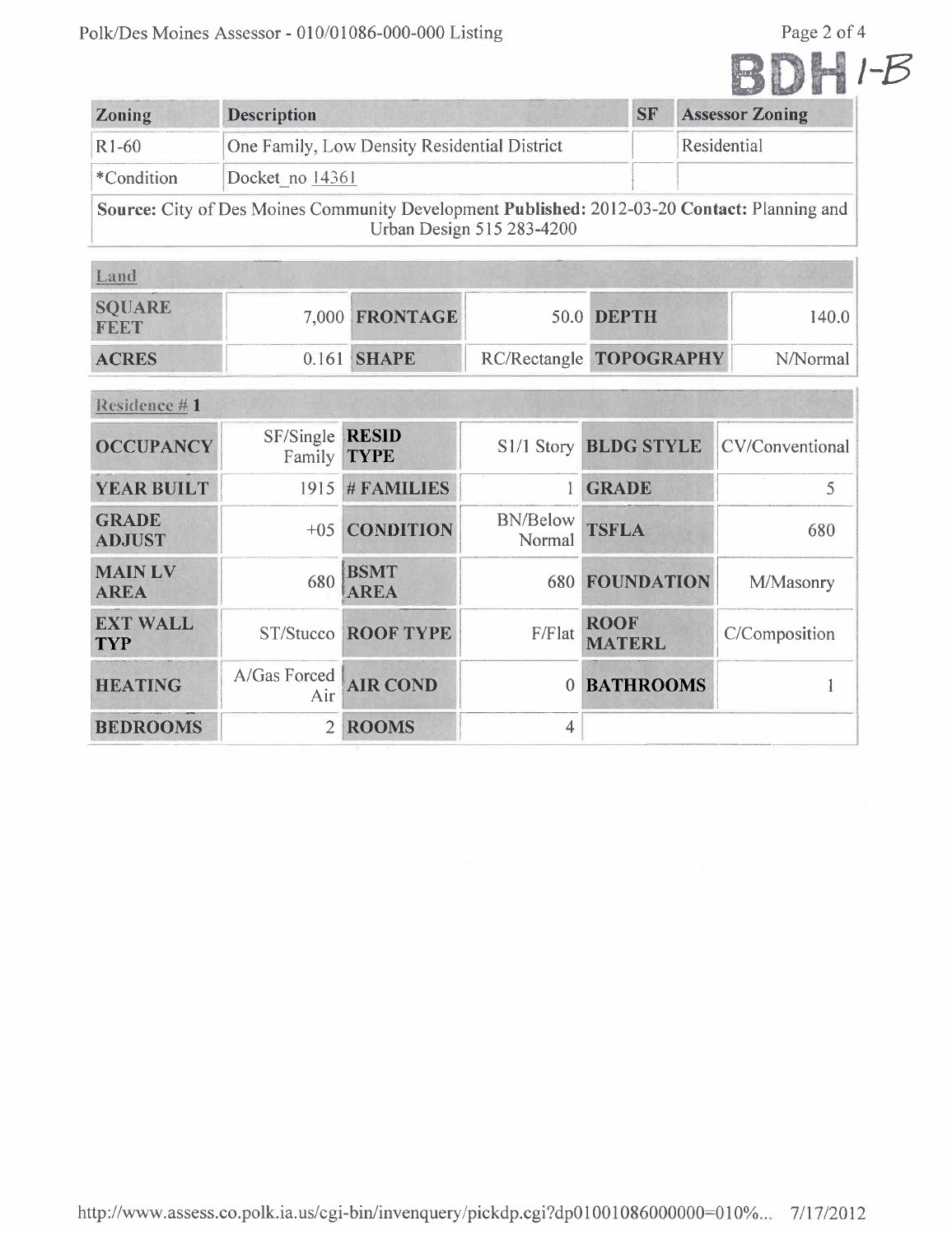

| Detached #101    |                   |                     |    |                        |                 |
|------------------|-------------------|---------------------|----|------------------------|-----------------|
| <b>OCCUPANCY</b> | GAR/Garage CONSTR |                     |    | FR/Frame MEASCODE      | D/Dimensions    |
| <b>MEASURE1</b>  |                   | 24 MEASURE2         | 24 | <b>STORY</b><br>HEIGHT |                 |
| <b>GRADE</b>     |                   | <b>4 YEAR BUILT</b> |    | 1971 CONDITION         | <b>BN/Below</b> |

| Detached $\# 201$ |                   |             |  |                               |              |  |  |  |  |
|-------------------|-------------------|-------------|--|-------------------------------|--------------|--|--|--|--|
| <b>OCCUPANCY</b>  | GAR/Garage CONSTR |             |  | FR/Frame MEASCODE             | D/Dimensions |  |  |  |  |
| <b>MEASURE1</b>   |                   | 13 MEASURE2 |  | <b>STORY</b><br><b>HEIGHT</b> |              |  |  |  |  |
|                   |                   |             |  |                               |              |  |  |  |  |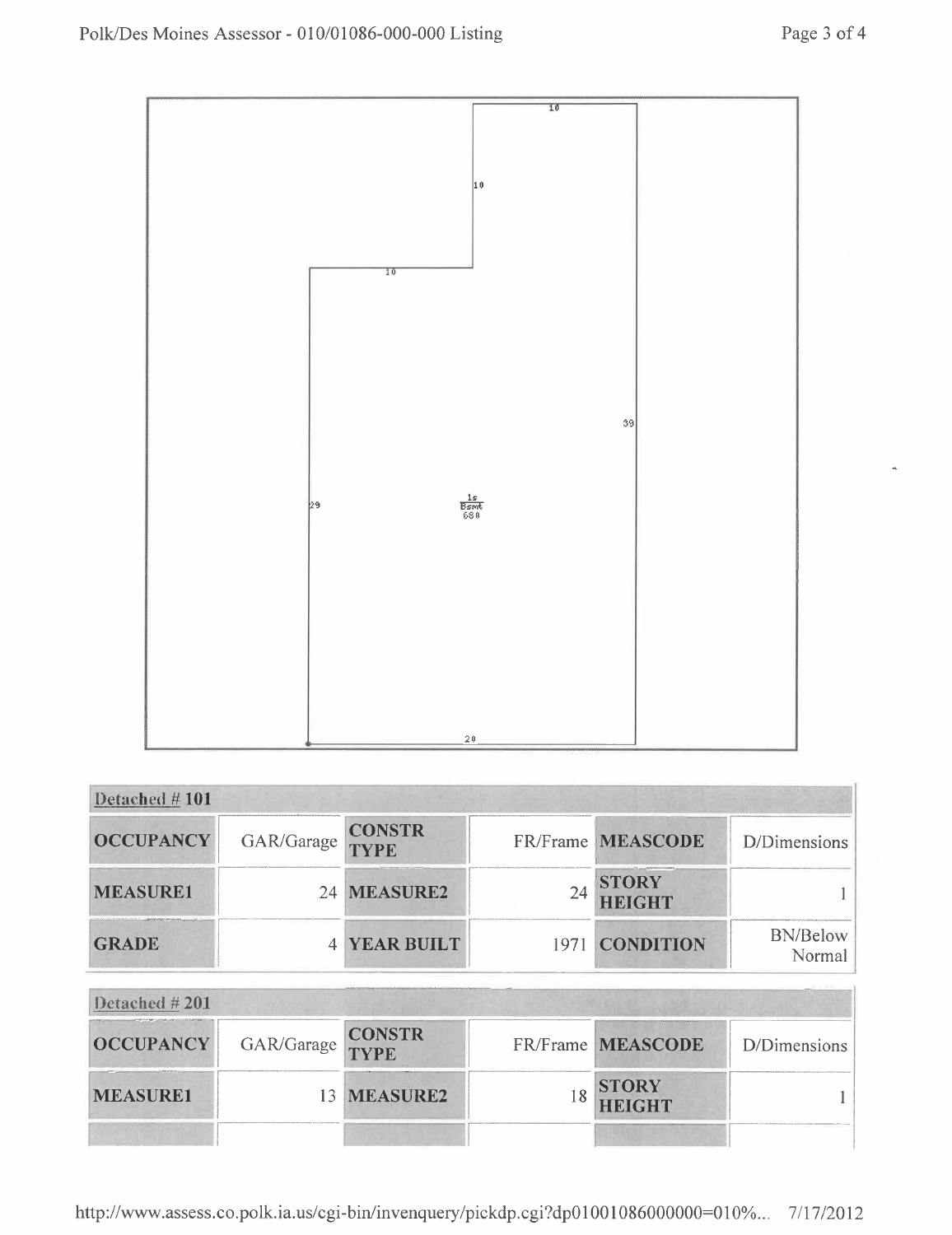

| <b>GRADE</b>                  |                        |               | 5                            |              | <b>YEAR BUILT</b>  |             |                     | 1925                 | <b>CONDITION</b>                 |                |                             |                | <b>BN/Below</b><br>Normal |
|-------------------------------|------------------------|---------------|------------------------------|--------------|--------------------|-------------|---------------------|----------------------|----------------------------------|----------------|-----------------------------|----------------|---------------------------|
| Seller                        |                        |               | <b>Buyer</b>                 |              |                    |             | <b>Sale Date</b>    | <b>Sale</b><br>Price |                                  |                | <b>Instrument Book/Page</b> |                |                           |
| YACAVONA,<br><b>LEONARD C</b> |                        |               | KALDENBERG,<br><b>NORMAN</b> |              |                    |             | $2001 - 06 -$<br>23 |                      | 54,950                           | D/Deed         |                             |                | 8878/104                  |
| <b>UNKNOWN</b>                |                        |               | <b>LEONARD</b>               | YACAVONA,    |                    |             | $1987 - 12$<br>14   |                      | 5,000                            | D/Deed         |                             |                | 5804/241                  |
| Year                          | <b>Type</b>            | <b>Status</b> |                              |              | <b>Application</b> |             |                     |                      | <b>Permit/Pickup Description</b> |                |                             |                |                           |
| 1990                          | P/Permit               |               | NA/No Add                    |              | 1988-03-29         |             |                     |                      | Roof Repair                      |                |                             |                |                           |
| 1989                          | P/Permit               |               | PA/Pass                      | 1988-03-29   |                    |             |                     |                      | Roof Repair                      |                |                             |                |                           |
| Year                          | Type                   |               |                              | <b>Class</b> |                    | <b>Kind</b> | Land                |                      |                                  | <b>Bldg</b>    | AgBd                        |                | <b>Total</b>              |
| 2011                          | <b>Assessment Roll</b> |               |                              | Residential  |                    | Full        | 12,000              |                      |                                  | 39,100         |                             | $\overline{0}$ | 51,100                    |
| 2009                          | <b>Assessment Roll</b> |               |                              | Residential  | Full               |             |                     | 12,500               |                                  | 40,200         |                             | $\overline{0}$ | 52,700                    |
| 2007                          | Assessment Roll        |               |                              | Residential  |                    |             | Full                |                      | 12,500                           | 41,900         |                             | $\theta$       | 54,400                    |
| 2005                          | Assessment Roll        |               |                              | Residential  |                    | Full        | 11,900              |                      |                                  | 36,400         |                             | $\overline{0}$ | 48,300                    |
| 2003                          | Assessment Roll        |               |                              | Residential  |                    | Full        |                     | 10,930               |                                  | 33,490         |                             | $\theta$       | 44,420                    |
| 2001                          | <b>Assessment Roll</b> |               |                              | Residential  |                    | Full        |                     | 10,030               |                                  | 33,840         | $\overline{0}$              |                | 43,870                    |
| 1999                          | <b>Assessment Roll</b> |               |                              | Residential  |                    | Full        |                     |                      | 5,350                            | 22,260         | $\overline{0}$              |                | 27,610                    |
| 1997                          | <b>Assessment Roll</b> |               | Residential                  |              | Full               |             |                     | 4,760                | 19,820                           | $\overline{0}$ |                             | 24,580         |                           |
| 1995                          | Assessment Roll        |               | Residential                  |              | Full               |             |                     | 4,330                | 18,020                           | $\theta$       |                             | 22,350         |                           |
| 1993                          | <b>Assessment Roll</b> |               | Residential                  |              | Full               |             |                     | 4,050                | 16,840                           | $\sqrt{a}$     |                             | 20,890         |                           |
| 1991                          | <b>Assessment Roll</b> |               |                              | Residential  |                    | Full        |                     |                      | 3,680                            | 15,310         | $\theta$                    |                | 18,990                    |
| 1991                          | Was Prior Year         |               |                              | Residential  |                    | Full        |                     |                      | 3,680                            | 12,410         | $\mathbf{0}$                |                | 16,090                    |

# email this page

Room 195, 111 Court Avenue, Des Moines, 1A 50309 Phone 515 286-3140 / Fax 515 286-3386 polkwebiaussess.co.polk.ia.us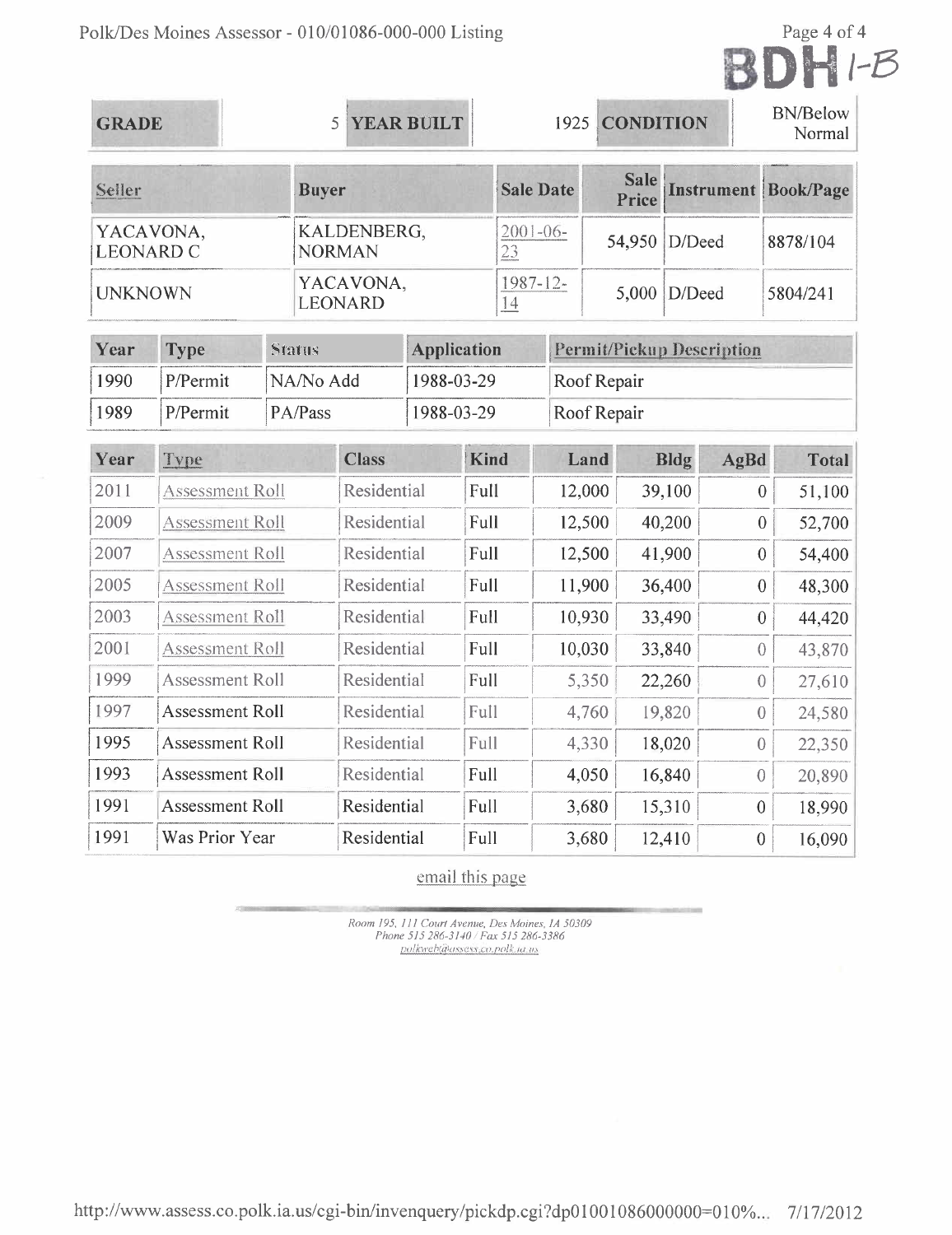

#### PUBLIC NUISANCE NOTICE OF INSPECTION NEIGHBORHOOD INSPECTION DIVISION COMMUNITY DEVELOPMENT DEPARTMENT CITY OF DES MOINES, IOWA

March 19, 2012

| DATE OF NOTICE: May 16, 2012 | <b>DATE OF INSPECTION:</b> |  |
|------------------------------|----------------------------|--|
| <b>CASE NUMBER:</b>          | COD2012-01535              |  |
| <b>PROPERTY ADDRESS:</b>     | 206 E FULTON DR            |  |

LEGAL DESCRIPTION: LOT 15 CRAWFORD PLACE

NORMAN KALDENBERG & HEIDI KALDENBERG Title Holder 307 ASH AVE WOODWARD IA 50276

CITIMORTGAGE INC. D/B/A ABN AMRO MORTGAGE GROUP Mortgage Holder CT CORP. SYS. REG. AGENT 500 EAST COURT AVENUE DES MOINES IA 50309

An inspection of the referenced property was conducted for its conformance to the Municipal Code of the City of Des Moines. It has been determined from that inspection that the dwelling currently constitutes not only a menace to health and safety, but is also a public nuisance. Accordingly, the dwelling will be placarded as unfit for human habitation pursuant to the Municipal Code of the City of Des Moines and the Code of Iowa.

If not occupied at the present time, the dwelling is to remain vacant and unoccupied until occupancy is authorized by this office. If the dwelling is occupied, it must be vacated immediately. If procedures to vacate the premises are not undertaken immediately upon receipt of this notice, and in no case later than seven (7) days, the City will issue a Municipal Infraction in accordance with Section 60-304 and 60-306 pursuant to the Municipal code of the City of Des Moines. Additionally, if the property had a Certificate of Inspection, it is hereby revoked.

Attached is a listing of the violations existing on the date of the inspection and a recommendation as to the remedial action required to correct such violations. Failure to correct these violations will result in legal action. The violations noted must be corrected within 30 days from the date of this notice. The violations noted must be corrected within 30 days from the date of this notice. Failure to correct these violations will result in a request to the City Council, sitting as the board of Health, to approve legal action. As a result of this public nuisance action there will be costs incurred by the City. Costs will be billed out when the nuisance has been abated. Failure to pay the costs will result in collection by assessment to the property or personal judgment.

#### ALL ELECTRICAL, MECHANICAL, PLUMBING, AND STRUCTURAL COMPONETS IN NEED OF REPLACEMENT OR REPAIR, ARE TO BE BROUGHT TO MINIMUM CODE REQUIREMENTS WITH NECESSARY PERMITS AS REQUIRED TO MEET CITY CODES.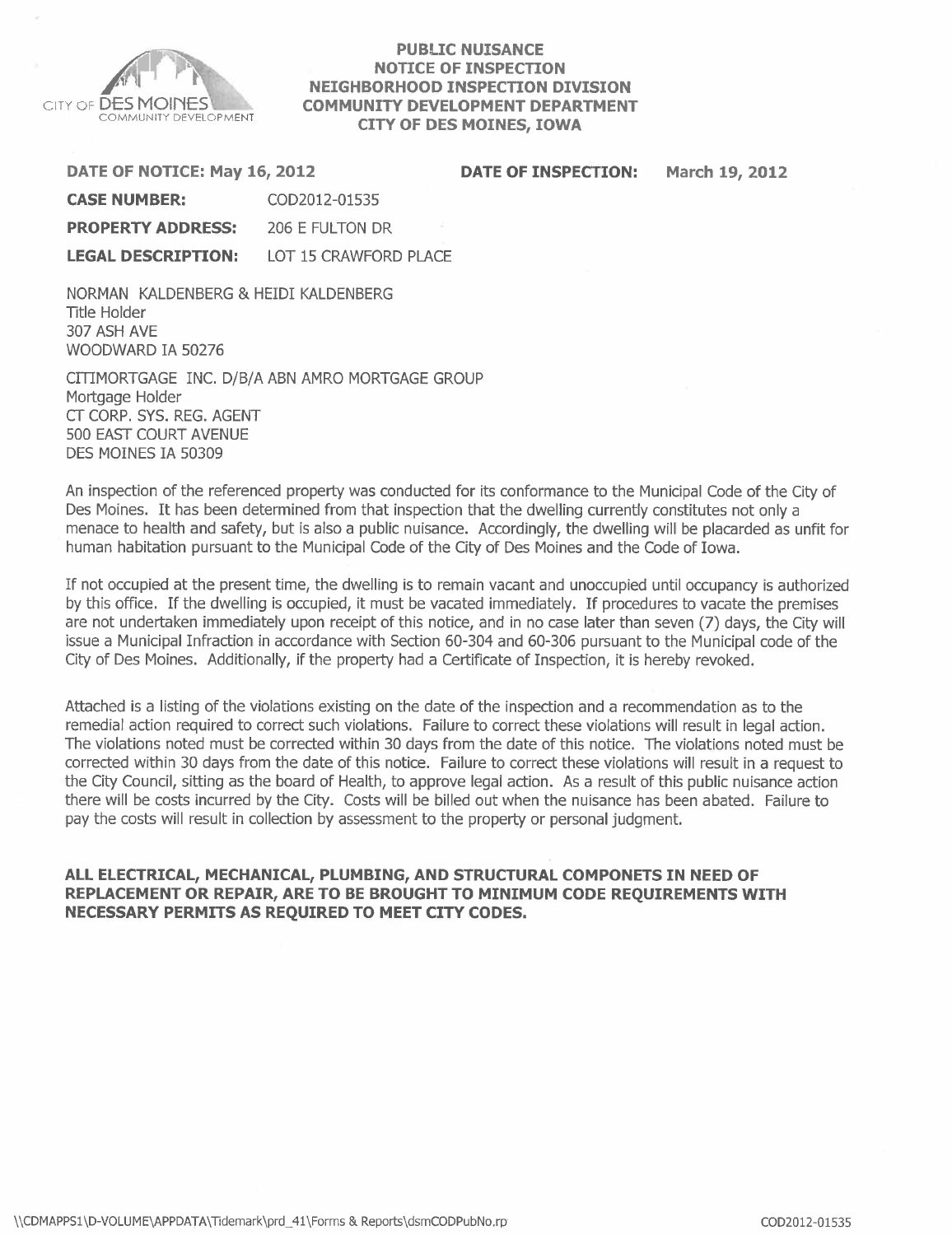

Appropriate building permits may be required for those violations noted in the "Special Requirements" section on the notice. Should you have questions regarding permits, contact the Permit and Development Center at 283-4200. All work performed by a contractor or you must be completed in a workmanlike manner. If you plan to renovate the structure and it has been vacant for a period in excess of one year, there may be zoning issues, which will affect the proposed use of the structure and/or real estate. Please contact the Development Zoning Division at 283-4207 to determine what the legal use for the structure and/or the real estate is prior to commencement of any renovation.

If you believe the building is beyond repair and decide to remove it, all debris must be removed from the property and the basement excavation if any, filled in the manner required by the City. You are encouraged to arrange for this demolition yourself; however a demolition permit must be obtained from the Building Department. In the event you are unable to arrange for demolition, you may sign a waiver voluntarily authorizing the City to do so. However, the city may take a personal judgment against you for the costs of removaL.

If you no longer own the property, notify us in writing of the name, address, and telephone number of the new owner. A copy of the real estate contract or deed, if it has not been recorded at the County Recorder's Office, shall likewise be furnished to the Neighborhood Inspection Division.

Should you have any questions, feel free to call. I can usually be reached between 8:00am and 9:00am, Monday through Friday.

through Friday.<br>Jon Raleigh (515) 237-1430

Nid Inspector

DATE MAILED:  $5/16/2012$  MAILED BY: TSY